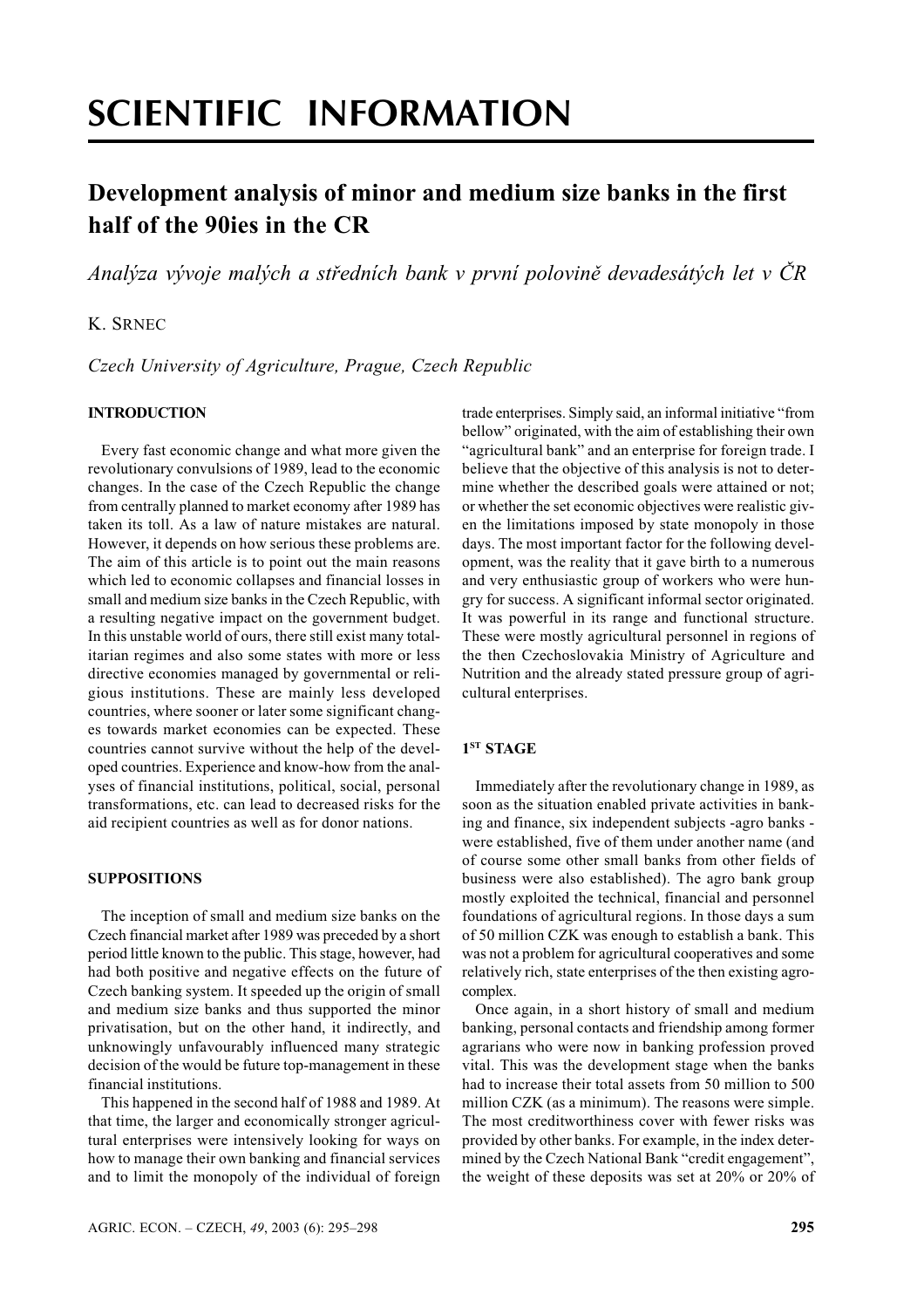the nominal value of the security for the credit, which was equivalent to the same value as 100% of the nominal value of the granted loan.

In reality, there existed situations (beyond clients knowledge) for creating the assets: say when Bank "A". granted a credit for the purchase of "securities" covered by the stock of Bank "B", the client did not only buy "securities" i.e. the shares of Bank "C" stock, but also the stock necessary for the guarantee of the Bank "B". For the minimum security, as it has been explained above, only 20% of the nominal value of Bank "B" stock was enough. The rest could be used for the security of a further credit, perhaps in a major bank. The liability for paying the share of a stock company was an advance payment of only 30% of the purchase price and the rest to be paid within one year. Clients could use substantial financial sources, temporarily unblocked, for the privatisation of large industrial enterprises (to use the financial resources a security for some further credits), speculation trade, setting up of investment funds and other funds etc. The presumption for the success of this model from the clients' point of view was partly the documentary form of the stock and partly the necessity to realise the whole transaction within a day for fear of breaking the internal regulations of individual banks. It was therefore possible to legally build and manage a large financial empire without investing a Crown, which were amateurishly managed under the control of dilettantes that was clearly undesirable for the society.

Some small banks were established at the time of the revolutionary euphoria at the end of 1990 and the beginning of 1991. In banking and finance, the de-scribed period was characterised by the absence of functional bank law and of other regulative rules. Another external negative factor was the reality that some key supporters of economic changes accused bank representatives of not being ready to undertake risks and not comprehending the needs of emerging entrepreneurial group.

Enthusiasm for all the innovation existed among the citizens, too. Often it happened that whenever a small bank opened its new branch, there used to be many new clients standing in queues, asking for the transfer of their accounts from the big banks to the new small bank. The growth of deposits in small banks was moreover supported by big banks through mid-term and short time bank loans. The growth of deposits was caused by some inconsiderate suggestions from boards of directors and top managements of these institutions. For example, in one of the new banks the branches obtained a premium rating for the newly acquired assets to the old ones as a percentage. And the most successful staff and groups received high bonuses.

The results of this action, was a minimum caution in transactions and trading activities and very rapid noncash payments. This signalled a further substantial factor for a situation which could be described as catastrophic. Non-cash bank issues in commercial banks, is a phenomenon, which, if not regulated (by a system of bank reserves creation, directory of capital adequacy, credit engagement and other limits), is very dangerous. This creates a situation where say, when the deposits of one subject are granted by a bank, for example in form of a credit to the second subject, who realises his economic objectives and pays off the third subject who deposits the money in the same bank. The bank has a double sum of non-cash money in its obligators, but only half of it is in form of assets in non-interest-bearing treasury and the second half in the form of credit (at that time with a liquidity problem and more- over with an enhanced risk).

In the case of continuing return of financial resources to the banks and their return into the economy in form of loans, according to the above-described model, it leads to unambiguously uncontrolled, wild issue of money (non-cash issue of money) and thus endangers bank liquidity, and that is precisely what happened.

The false achievement in these and their insufficient prudence, general enthusiasm, pressure from the political and state economic management, indiscipline activities, inexperienced entrepreneurs and the often negative influence on the decision processes in regions, the partial absence and failures to react quickly to negative trends in the banking sector by responsible state organisations of predefined the development that followed. If you will, I would place the described stage to the period from 1991 till the first half of 1993, at maximum till the end of 1993.

#### $2^{ND}$  STAGE

The second stage, the second part of the development of small and medium size banks, presented an intensive break from an ostensible prosperity into deep, differentiated problems concerning economic results and liquidity. What actually happened at that time? Firstly, the wrong strategic decisions making continued at board level and some members of top management had vested interests and this also affected the performance of lower management.

Up to that time, the existing surplus of free financial resources in those banks was transferred unprofessionally to mainly unsuitable areas of investment trading in securities and capital market. Instead of marketing the valuable, highly liquid securities with state guaranty, these institutions often made mandatory deals with private brokers of private speculative firms, which were often indirectly personally connected to bank owners. As a result, there was the further liquidity distress and the origin of unstable environment as far as the creation of acceptable economic results was concerned.

Towards the end of 1993 and during 1994, it was evident, that the bank control was difficult and the problems in banking sector were acute, deep rooted and that threatened the economic stability in the country. The existing bank law, valid from 1<sup>st</sup> February 1992, was insufficient for managing the banking sector, bank supervision and clients' protection. This reality saw a quick adoption of law on Czech National Bank and the Bank Act amendment in 1994.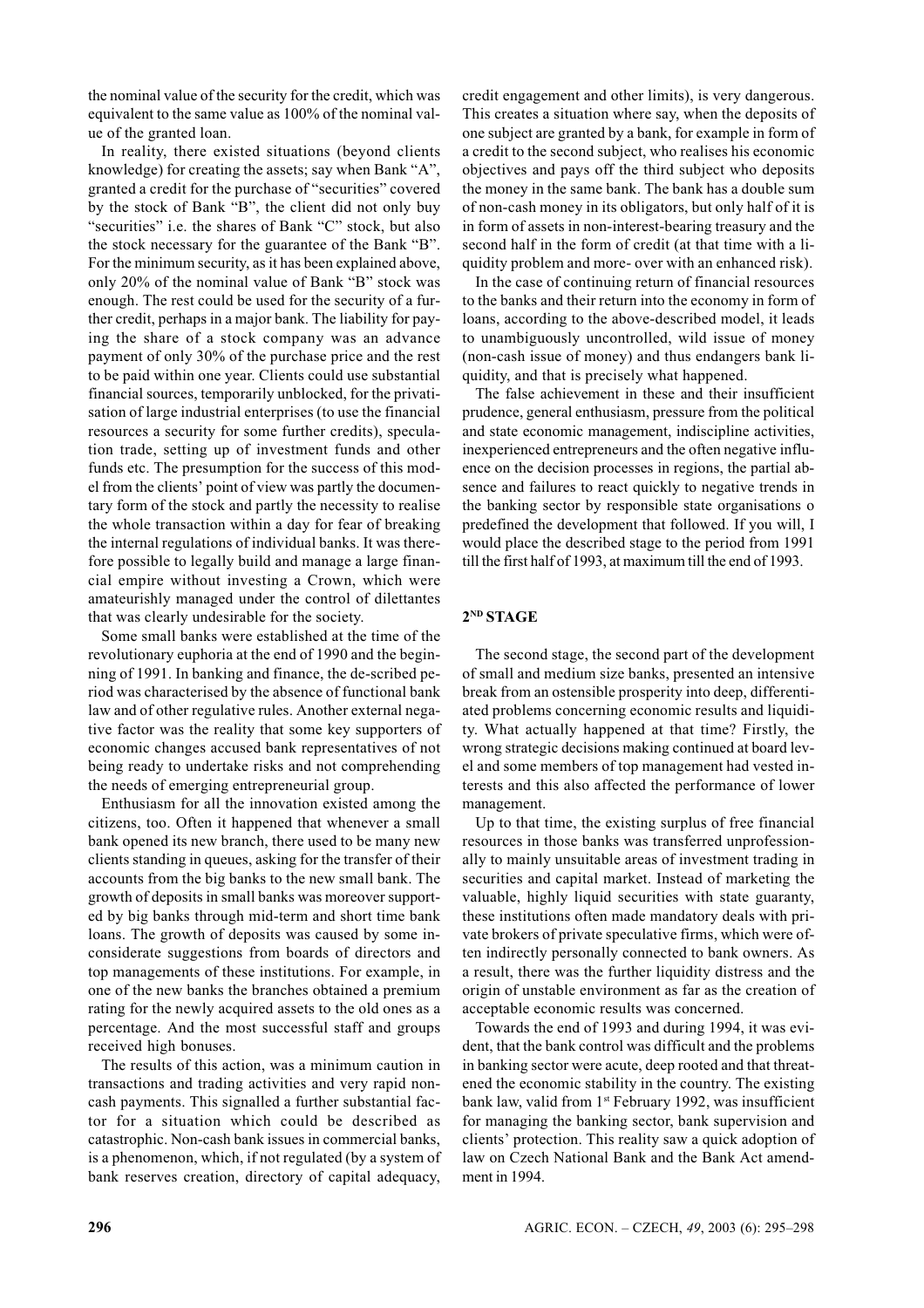Profound supervisions and inspections of small banks proved the necessity of radical solutions in the whole system. Banks classify their credit portfolio, according to the determined methods, into groups according to their risks (presumable losses) and to creating corresponding reserves. These measures led to the cleaning up distorting influence of clients outstanding in banking. This has brought about effective results in the whole business.

The unpaid off credits which, positively influenced bank yields, were by then in the range of the corresponding relevance of the real portfolio state. They were eliminated by the duty to create a reserve. With respect to the low-quality insurance of the bank assets, their unsuitable structure and mostly less valuable clientele, the liquidity of the affected banks was not disturbed. The ratio between the high and low quality, mainly loss-making. credits grew worse even by the fact that the worthwhile, valuable ones were gradually paid and were not compensated.

The affected banks were on one hand at the limit of their possibilities in providing new assets depending on the regulative function of the indication called "capital" adequacy", and on the other hand, due to the lack of accessible financial sources. The outflow of clients and the non-payment of loans caused a reflective effect of the non-cash issues. A certain influence came from the change in attitude of major banks, which formally provided medium term deposits to small banks and did not restore them. The ratio of short-term deposits to the medium term ones changed very fast and reversed the credit portfolio.

Short-term credits were mostly paid or were transformed into unprofitable assets. The banks were not able to meet their requirements on the level of compulsory minimum reserves for ensuring the classified unprofitable credits.

#### 3RD STAGE

The third stage passed over very fast. After the deep thorough checks carried out by the Czech National Bank, specific conditions were given to minor banks for their further activities, which were aimed at curtailing their risky ventures and by so doing moderate unpleasant impacts of the previous activities. Banks, on the bases of their own data and analyses, made by the Bank supervisory board, worked out their own consolidation programmes. Their realisation was very problematic. In all it could be underlined that due to the weight and complexity of shortcomings in the management of these financial subjects, self-restoration was quite impossible.

The banks mostly underestimated the situation and tried (besides the standard methods) to select ways leading to an optical improvement of their portfolio, which made the situation still worse. It was the matter of overcrediting, which often improved the bank position to its clients, but it had no influence on the volume total loses nor even the contemporary improvement of liquidity. Some assets were transferred by mandatory agreements (to solve the problems) to different private financial and other institutions engaged in forfeiting, factoring, claiming their debts back. Though not always the case, but in most cases the losses grew deeper. The main reasons were again unprofessional or disproportionate enforcement of their own interest on the expense of the banks hardships; and probably also the close informal links between the owners of cooperating institutions and the leading bank shareholders, who mostly took decision in those matters. At the same time the influence of major production enterprises on bank decision-making started to manifest itself. This was caused by two main factors. The banks top management, after the experiences with the amateurism and lack of discipline of the most small and medium entrepreneurs, begun to trust the large and well- known enterprises. At the same time, the main shareholders in small banks linked up with the owners of these enterprises. An informal personal and probably even hidden formal communication became popular. It gave raise to further ill-judged credit provision activities.

### **SOLUTION**

The gradual imposition of compulsory forced administrations in most small or and medium banks opened the door the solution to the situation. Firstly, the exploitation of all the available means in order to at least offset some losses reduced their basic assets dramatically. Due to this operation, the unsuitable group of shareholders was forced out and this was followed by the replacement of share issues with state organisations. Some of the banks went into liquidation, bankruptcies, others were cleared of risky assets and after that, new owners were found or they were divided up, so that the viable part was identified and sold to strategic prospective buyersinvestors. The remainder mostly underwent gradual liquidation with the help of state institutions with minimum risks. This period, except for some special cases, come about in 1994-1996.

#### **CONCLUSION**

The above-presented informative-analytical contribution is not supported by the published information, but by the author's own experience and practical knowledge.

Because of the bank secrets, it was not possible to give concrete numbers from the banking sector financial data, examples of some active credit trade etc. Given the reality that some active financial resources are "the blood" of economics and the banking sector its "heart"; it is quite obvious that this area has to live up the expectation of society. Individual economic relations and conflicts come to grip, including different intents of criminal groups. This contribution does not consider the negative influence of these groups in the characteristics of the development of small and medium banks, because it